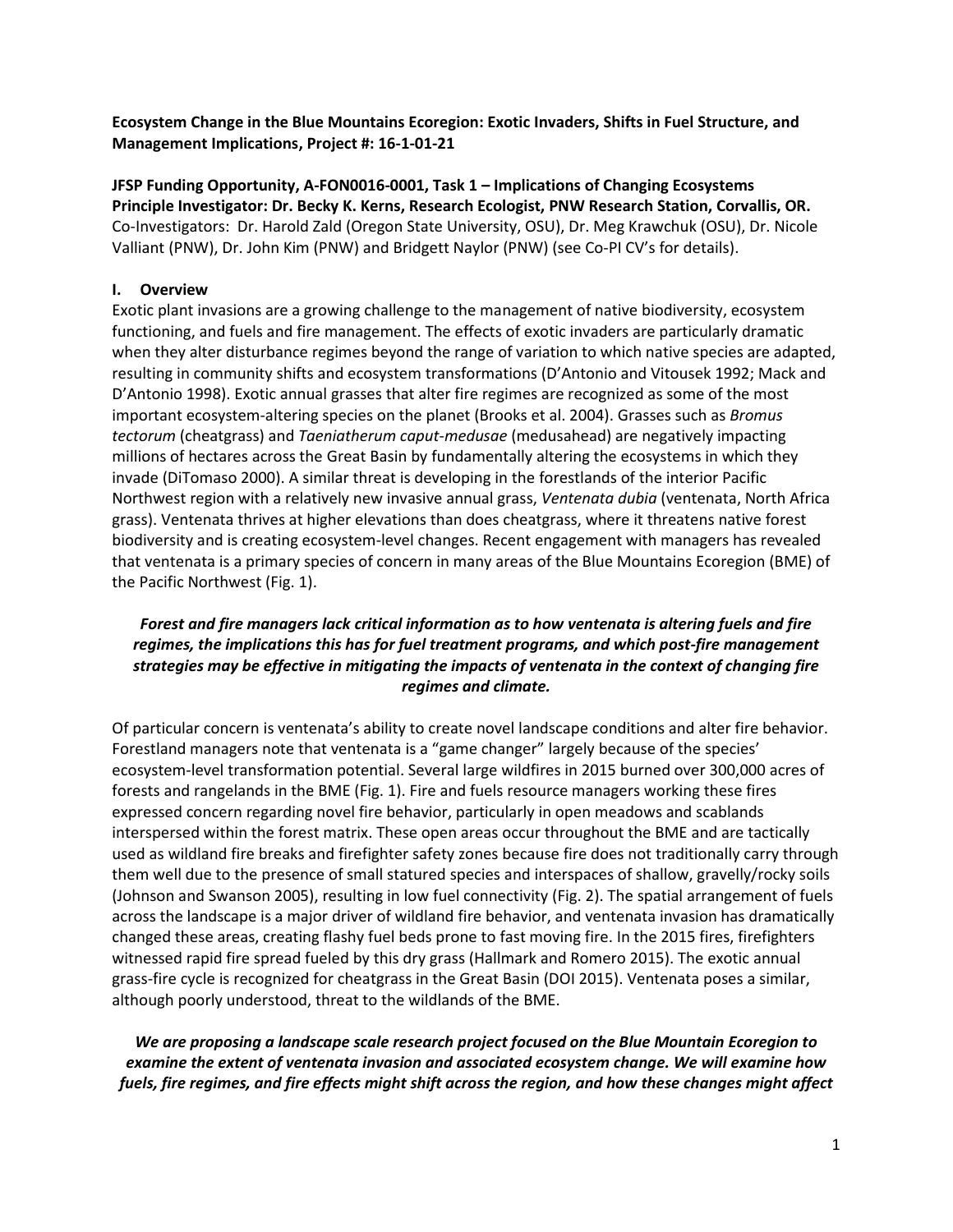# *management. We will depict alternative future scenarios of ecosystem change associated with future climate change and management actions.*

### o **Project Justification and Expected Benefits**

Ventenata was first reported in North America in 1952 in Washington (Old and Callihan 1987). The species has since spread to seven western states (CA, OR, ID, WY, WA, UT, MT). Ventenata is an increasing concern for both public and private land managers for a variety of reasons. Similar to other exotic invasive annual grasses it is aggressive and can dominate large areas across the landscape. The plant dries earlier in the summer than native species, but later than other exotic annual grasses, and remains highly flammable throughout the fire season creating dangerous conditions on the ground. From monitoring plots and remotely sensed data, land managers have noted that ventenata has increased and spread over the past decade in mountain meadows and scablands of the BME, outcompeting native bunchgrasses and other exotic annual grass (Noone et al. 2013; McKay et al. in review; Sabine-Mellmann Brown, personal communication; Starkey Experimental Forest and Range, unpublished data).





While current ecosystem level changes due to ventenata invasion are being realized, further changes are anticipated with predicted climate change. A recent assessment of potential climate change effects on upland vegetation in the BME suggested that the likelihood of forest, woodlands and shrublands being invaded by exotic annual grasses in a warmer climate will increase because of more disturbance (fire, insect and disease outbreaks, fuel treatments), effects of warming on species distributions, enhanced competitiveness of exotic plants from elevated carbon dioxide, and increased stress to native species (Kerns et al., in press).

Although the spread of ventenata has been rapid in the last decade, very little is known about the species' basic ecology (Wallace et al. 2015). Even less is known about the species response to disturbance - fire in particular - and how its abundance can be influenced through land-use and management activities (Northam and Callihan 1994; Scheinost et al. 2008; Johnson et al. 2013). To address this significant knowledge gap, we are proposing landscape scale research focused on the BME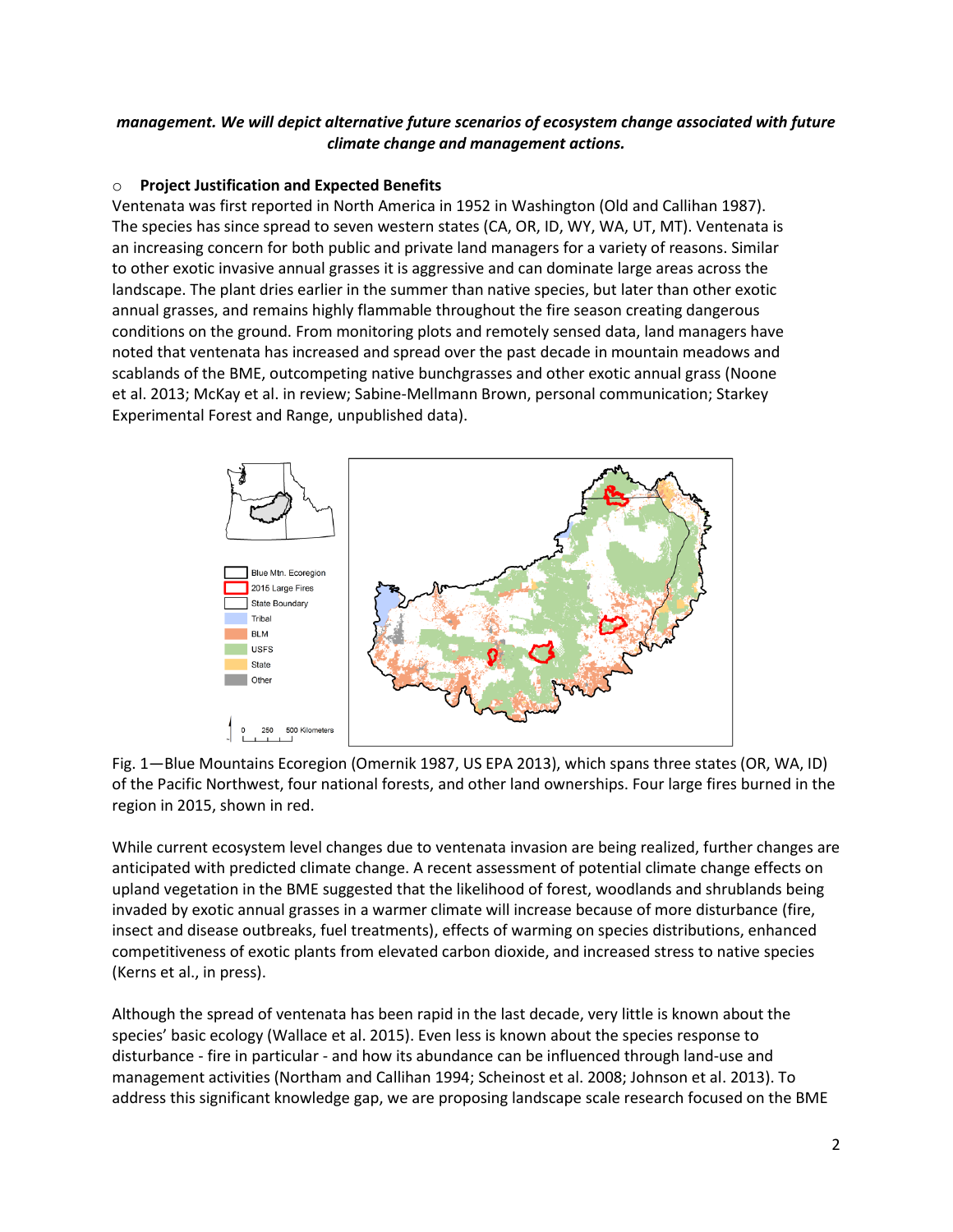to examine the extent of ventenata invasion and associated ecosystem change. Data from our study will help land mangers develop restoration and rehabilitation approaches, and determine what strategies are most likely to be successful at containing ventenata in the longterm. Understanding drivers of current and potential future ventenata extent across the landscape can be important for future management actions, in particular future fuels and fire management.



Fig. 2. Example of an open area within a forested matrix that has only minor ventenata (left). Scattered low statured native species, bare soil and cryptograms make these areas resistant to fire spread. The area on the right has major infilling of ventenata, creating fuel connectivity for fires.

This research emerged directly from manager engagement. The Hallmark and Romero brief about the ventenata fuel issue for the 2015 fires was sent to PNW and Kerns with the goal of engaging research action. Before preparing this proposal, we held discussions with USFS and BLM fire, fuel, and vegetation managers, local and regional USFS staff, and the Blue Mountain and central Oregon USFS zoned ecologists. Our goal was to engage managers and understand their issues. There is strong local and regional support for this work across multiple program areas (see Letters of Support). This proposal is supported by the USFS Region 6 (Pacific Northwest) Regional Forester Jim Pena. Mr. Pena wrote this letter based on support from the Ecology (Tom DeMeo), Botany (Mark Skinner), Range (Thomas Hilken) and Fire and Fuel (Kevin Martin) programs. The research is also supported by Mike Haske, the BLM Oregon State Office Division Chief for Natural Resources. All four USFS forest supervisors in the BME also support the work.

#### o **Project Objectives**

The objectives of the research are multi-phased and include:

- 1. Determine the state of the ventenata invasion in the BME and examine how the invasion has changed through time and what environmental (climate, soil, light) and disturbance (fire and grazing) factors influence and/or exacerbate populations. Develop a spatially explicit map of ventenata distribution and spread, and predictive model habitat suitability in the BME. Research questions:
	- *Where is ventenata increasing across the landscape? What environmental factors are related to presence? What type of disturbances and management practices are exacerbating populations?*
- 2. Determine how different future climate change scenarios may alter the habitat suitability and potential distribution of ventenata in the BME. Research question:
	- *How might climate change alter the ventenata invasion?*
- 3. Examine and describe ventenata dynamics in scablands and open areas.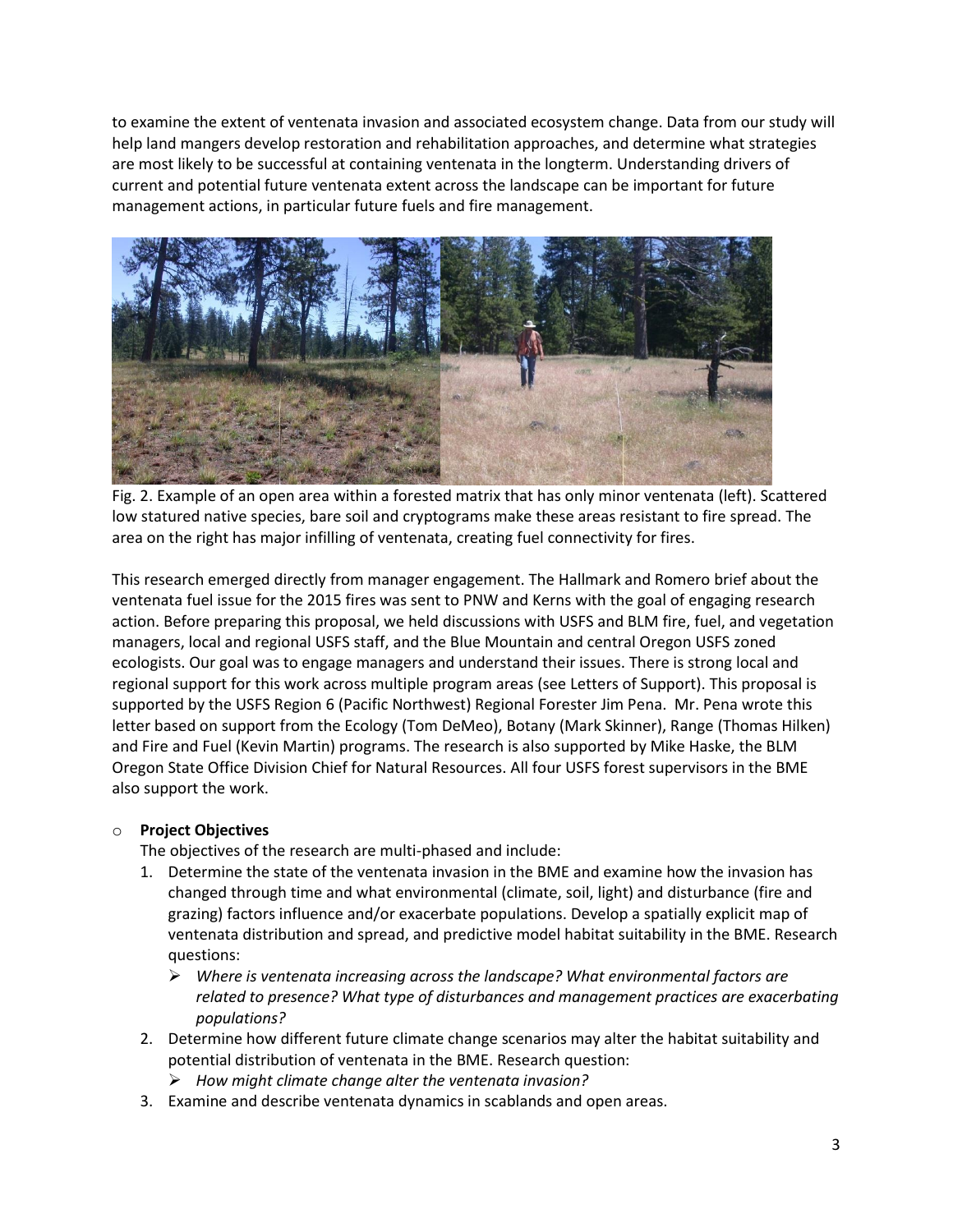- 3a. Examine the post-fire response of ventenata to recent wildfires. Research questions:
- *Does fire exacerbate ventenata populations? Is the response related to fire severity, pre-fire invasion levels, or environmental conditions*?

3b. Characterize ventenata populations along open area/forested edges in invaded areas that have not burned. Research questions:

- *What do open area/forested edges look like with respect to spread of ventenata into the forested understory? Does ventenata invasion result in fuel connectivity at these edges?*
- 4. Estimate potential shifts in fuels and fire regimes by developing scenarios to examine how the ventenata invasion might change fuels, fire behavior, burn probabilities, fire size and fire effects across large landscapes now and into the future using several operational climate change scenarios. Research questions:
	- *How might fuels, fire regimes, and fire effects shift across the region when the ventenata invasion reaches full potential (e.g. all available habitat invaded)? How might fuels, fire regimes, and fire effects shift across the region under future climate change?*

# o **Relation to Task Statement Research Questions**

Fig. 3 links the four objectives to the task statements in a conceptual model, and provides an overview of the linkages between the objectives. Research outcomes from all four objectives will be interpreted and synthesized based on the following two over-arching questions: *What are the implications for fuels treatment or other management programs? What are the implications for post-fire restoration and rehabilitation?*

- $\triangleright$  Changing fuels and fire regimes Our research will answer questions about how fuels, fire regimes, and fire effects may shift across the Blue Mountain Ecoregion due to the ventenata invasion now, and into the future, and how these changes might affect fuels and fire management.
- $\triangleright$  Implications for management programs We will examine how fire, grazing and fuel treatments (thinning and burning) might be exacerbating ventenata populations, and what the implications are for fuels treatments or grazing management. We will also explore whether fire (prescribed or wild) is exacerbating ventenata and the implications for post-fire restoration and rehabilitation, and which post-fire restoration and rehabilitation strategies are most likely to be successful in the long-term.

The research we are proposing is operational in nature because we are developing scenarios for a real landscape with targeted management concerns expressed from engagement with managers. Essentially each objective includes both science assessment (particularly Objectives 1-3) and integration and interpretation of this information in an operational scenario analysis depicting managers' ability to meet land and resource management objectives (particularly Objective 4).

#### **II. Methods**

#### o **Study Site**

The BME extends from the Ochoco Mountains in central Oregon to Hells Canyon of the Snake River in extreme northeastern Oregon and adjacent Idaho, and then north to the deeply carved canyons and basalt rimrock of southeastern Washington (Fig. 1). Landownership includes four national forests (Ochoco, Malheur, Umatilla, Wallowa-Whitman), BLM, state and private, and tribal lands. Powell (2012) defined six vegetation zones within the Ecoregion, which range from low elevation grasslands to high elevation alpine areas. The lower montane zone, contains dry conifer forests characterized by ponderosa pine (*Pinus ponderosa*), Douglas-fir (*Pseudotsuga menziesii* ), and grand fir (*Abies grandis*). The upper montane zone includes moist forests characterized by Douglas-fir, grand fir, and subalpine fir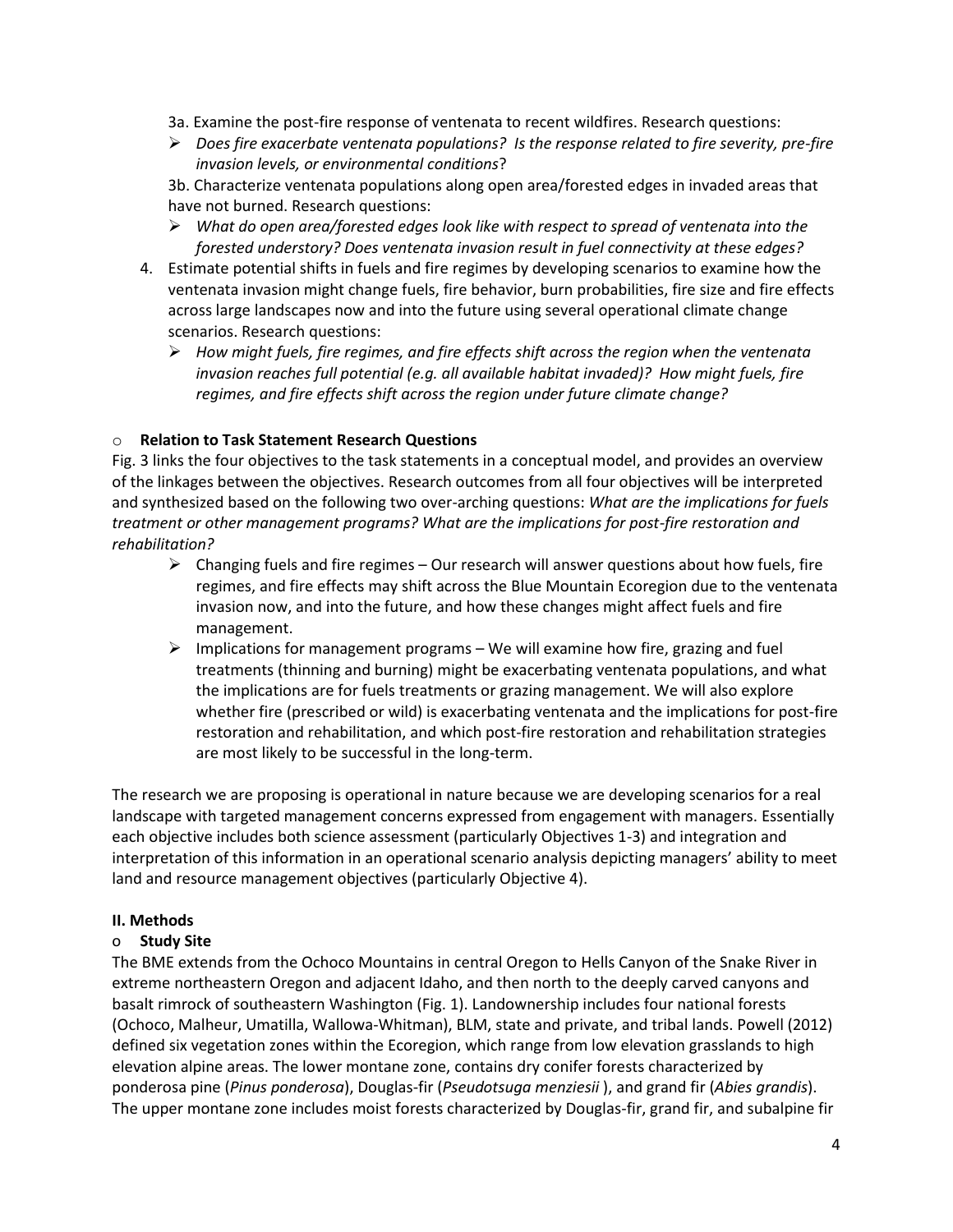(*Abies lasiocarpa*). High elevations support a subalpine zone with Engelmann spruce (*Picea engelmannii*), subalpine fir, and whitebark pine (*Pinus albicaulis*) or an alpine zone near mountain summits where trees are absent. In the past, dry conifer forests generally supported frequent fire regimes, ~13-35 year return interval, with more frequent regimes in the southern part of the ecoregion (Heyerdahl et al.2001). For dry, frequent-fire forests, present-day stand structure, species composition, fuel accumulation and associated risk of severe fires, and insect and disease outbreaks are generally regarded as historically uncharacteristic and undesirable. Moist upland forests generally support mixedseverity fire regimes, but low-severity and high-severity regimes also occur (Stine et al. 2014).



Fig. 3. Schematic depicting links and feedbacks between the four objectives and relationships to the task statements in a conceptual model.

#### o **Specific Methods by Objective**

**Objectives 1 and 2: Map the current extent of invasion and spread, examine interactions with management actions, and project potential change due to future climate.** We will map ventenata distribution by developing spatially explicit predictive models that relate georeferenced field plot data (USFS ecology, monitoring plots, NRCS plots, research plots, new field data) of ventenata occurrence and abundance to satellite imagery and existing ancillary geospatial data characterizing biophysical variables (gridded climate, topography, and soils). Compared to native vegetation, exotic grasses have an earlier spring green up and subsequent drying and browning, resulting in a distinct seasonal spectral signature that can be detected and mapped with multi-temporal satellite imagery (Clinton et al. 2009; Noone et al. 2013; Boyte et al. 2015). MODIS imagery provides the dense temporal time series to characterize seasonal spectral changes, but its coarse resolution (250-1000m pixel, depending on specific image product) poses problems for characterizing finer grain vegetation mosaics such as scabland patches. Landsat imagery has a finer resolution (30 m pixel) compatible with characterizing vegetation patterns, but its longer remeasurement period (~16 days) has limitations for characterizing seasonal spectral patterns. We will address these spatiotemporal tradeoffs by blending Landsat and MODIS imagery using the spatial and temporal adaptive reflectance fusion model (STARFM, Gao et al. 2006), from which high resolution seasonal phenology metrics of surface reflectance and vegetation indices will be calculated. Spatial predictions (maps) of ventenata occurrence and abundance will be generated by related plotlevel ventenata observations with the blended satellite imagery and gridded biophysical variables using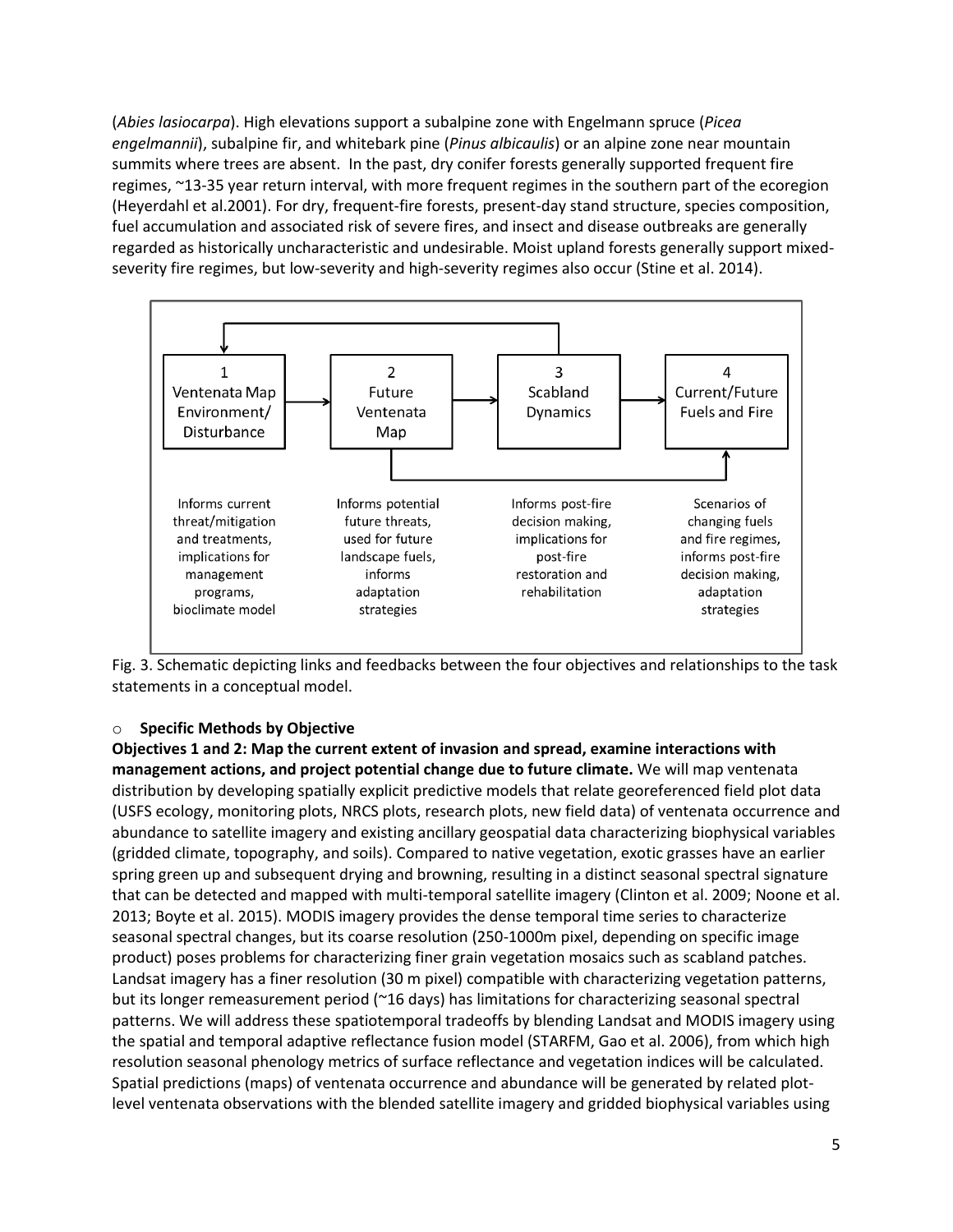the MAXENT bioclimatic envelope approach (Bradley et al. 2010). Ventenata distributions will be mapped for both 2014 and 2004, providing spatial information regarding current conditions and the past decade of spread. Separating out ventenata from other exotic invasive annual grasses using remotely sensed information may be problematic (Noone et al. 2013), and the resultant map of ventenata may be a composite of this species and other exotic invasive annual grasses.

We will then use our map of ventenata presence to explore the intersection of ventenata and disturbance (fire, grazing and prior fuel treatments), looking for correlation (qualitative and quantitative) between the two. For example, the locations of past fires and fuel reduction treatments may be an important predictor for ventenata invasion. Data from the Starkey Experimental Forest and Range and other locations will be used to test the theory that grazing may promote ventenata invasion.

To project ventenata habitat in the future, we will replace historical climate variables used to map current ventenata distribution with the GCM outputs published by CMIP5 for the RCP 8.5 greenhouse gas emissions scenario (a rising pathway of CO2 leading to about 1370 ppm by the end of the century). While the RCP 8.5 pathway is a "pessimistic" storyline, it represents a "worst case scenario" that is appreciated for framing management scenarios. GCMs will be selected based on their performance ranking for the Pacific Northwest and climate representation (Rupp et al. 2013; e.g. Kerns et al. in review). We will use an archive of downscaled climate projections at 30-arc- second (~800 meter) spatial resolution developed on the NASA Earth Exchange scientific collaboration platform and being distributed through the NASA Center for Climate Simulation (NEX Downscaled Climate Projections, NEX-DCP30).

**Objective 3a: Examine the post-fire response of ventenata to recent fires**. We will measure the postfire response of ventenata populations for the four major fires that occurred in the Ecoregion in 2015 (Canyon Creek Complex ,110,422 acres; Cornett-Windy Ridge 103,887 acres; Grizzly Bear Complex 82,659 acres; and Corner Creek, 29,660 acres) (Fig 1.) as well as 4-5 older fires (< 10 years old). We will focus on open areas with a matrix of forest. In each fire, twenty-five 40-m point transects will be installed randomly in each different condition areas, stratified in GIS: 1) Pre-fire ventenata presence: areas known (from plot data) or mapped (from Objective 1) as having ventenata before fire; 2) Expected/modeled ventenata presence: similar environmental conditions based on the predictive model developed in Objective 2; and 3) randomly located areas not fitting either condition. Sampling will be done using a single transect design (Herrick et al. 2015). Along each transect at 1-m intervals we will record: 1) all plants species, except ventenata/exotic annual grasses every 50-cm; 2); ground cover: litter, bare soil, rock/gravel, bedrock, cryptogams; 3) canopy gaps greater than 20-cm; and 4) residual evidence of high fire severity conditions in recently burned areas (modified from Hungerford 1996 e.g. remaining ground char, blackened shrub skeletons, etc.). Differences in response variables among the three landscape conditions will be assessed using a randomized complete block ANCOVA and Proc Mixed in SAS 9.4 (% high fire severity as a possible covariate, block/fire a random effect).

**Objective 3b: Characterize ventenata populations along forested edges in invaded areas that have not burned.** We will select 15 invaded scablands within a forested matrix (stratified by 2-3 forest types), based on accessibility and input from local managers, and establish twenty-five 40-m transects at the scabland-open area ecotone within each scabland. Transects will be randomly placed, starting 10-m from the forested edge, and characterized as four locations: open (0-10m from forested edge), forest edge (0-10m into forest from edge), forest edge/interior (10-20m from forest edge), and forest interior (20-30m from forest edge). Data collection along transects will follow protocols outlined in 3a, with the additional of overstory canopy cover every 50-cm. Data will be analyzed to examine differences among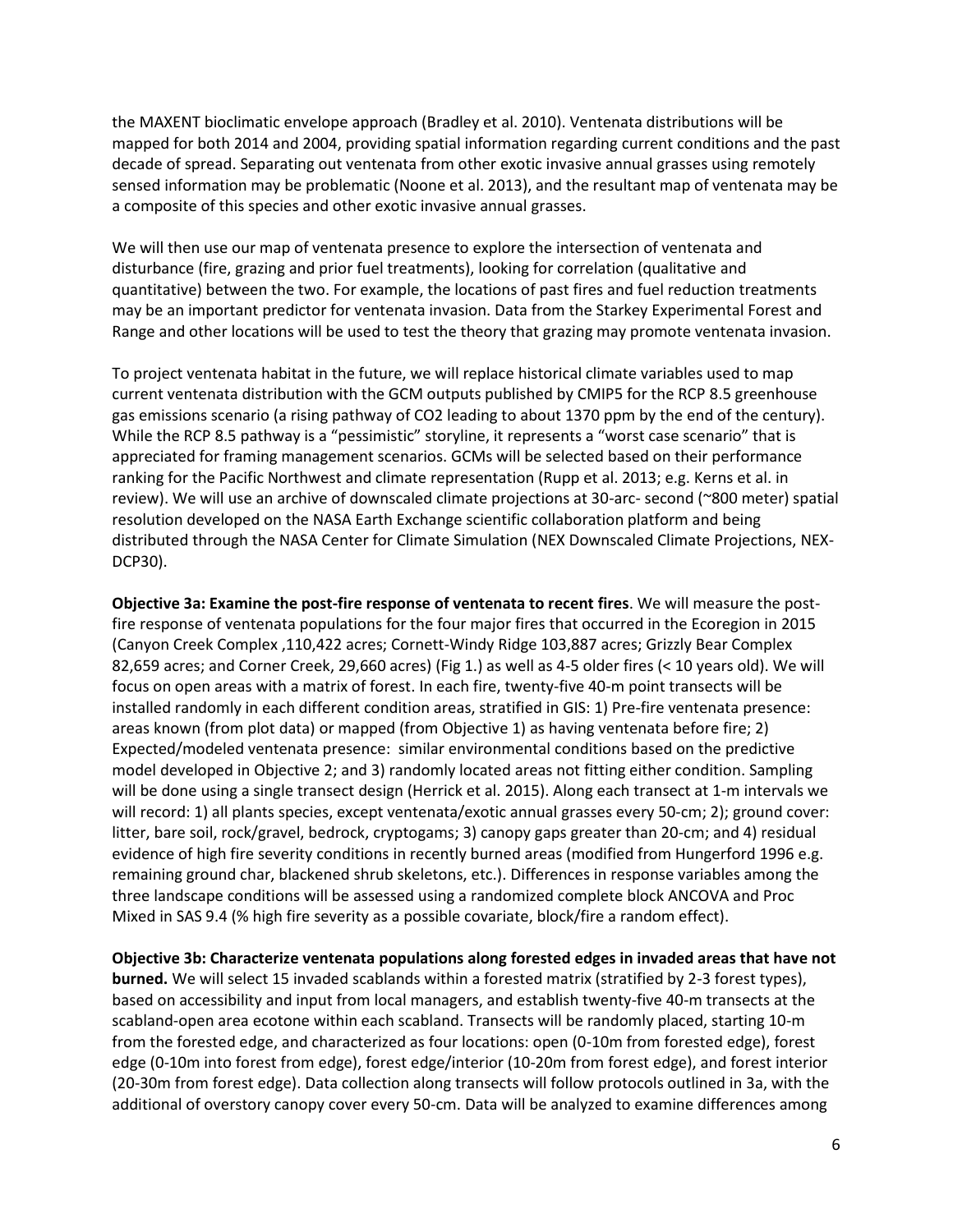the forest types and edge locations using a randomized complete block ANCOVA and Proc Mixed in SAS 9.4 (overstory canopy cover as covariate, block/scabland a random effect). Fixed effects include forest type with 2-3 factor levels, and location along the ecotone with four factor levels. Statistician Patrick Cunningham (PNW) was consulted on the experimental design and statistical methods for Objectives 3a and 3b.

**Objective 4. Examine how the ventenata invasion might change wildfire behavior now and in the future by developing operational scenarios.** We will use the current ventenata invasion map developed in Objective 1, along with current canopy and surface fuel data, and historic weather and fire occurrence data, to run FSim for the BME. FSim (Finney et al. 2011) is a spatially explicit large fire occurrence and spread model that uses the minimum travel time spread algorithm (Finney 2002) to simulate thousands of large fires based on daily and seasonal weather. Inputs include a digital elevation model, canopy and surface fuel data, and historic weather and fire occurrence data, which will be obtained from publicallyavailable datasets (e.g., the National Elevation Dataset).

We will also run FSim using our future ventenata spatial data for 3-5 climate change scenarios at two time periods: the middle and end of century. Future vegetation and fuel data, outside of the predicted ventenata map generated in Objective 2, will be created using output from the Dynamic Global Vegetation model MC2. MC2 is a dynamic vegetation model that projects climate change impacts on vegetation by simulating ecosystem biogeochemistry and vegetation biogeography and their interactions with fire (Conklin et al. 2015; Drapek et al. 2015; Vano et al. 2015). MC2 represents the landscape as a grid and runs on a monthly time step.

Future canopy and surface fuel data will be derived from MC2 by identifying correlations or relationships between vegetation output to fuel models and forest structure needed to run FSim. These future fuel landscapes will be constructed by translating current conditions as represented by Landfire (Rollins 2009) using the correlations we identify between MC2 results and the current landscape. MC2 will also generate gridded Energy Release Component (ERC) values under future conditions, for use by FSIM as ignition conditions. We will use the same GCM climate outputs as for Objective 2. MC2 has already been specifically calibrated for the BME as described in Kerns et al. in review. Developing the linkages between FSim and MC2 is an exciting and novel opportunity to directly link a fire simulation model with a vegetation dynamics model to explore scenarios across operational landscapes associated with future climate and vegetation conditions. This linkage will have widespread and important applications for other landscapes.

FSim outputs include information regarding the location and final fire perimeter for each fire simulated, as well as annualized burn probability and conditional fire intensity. Ignition location and final fire footprint can be used to understand the transmission of fire across a landscape. Burn probability and intensity can be used to assess the exposure to wildfire. This information could then coupled with estimations of the effect of fire on resources or values of interest as part of a wildfire risk analysis.

#### **III. Project Duration and Timeline**

We are proposing a 3-year study, starting September 2016, and ending December 31, 2019. The timeline is estimated below, organized by objective (Obj.). Specific deliverables are listed in Section VI.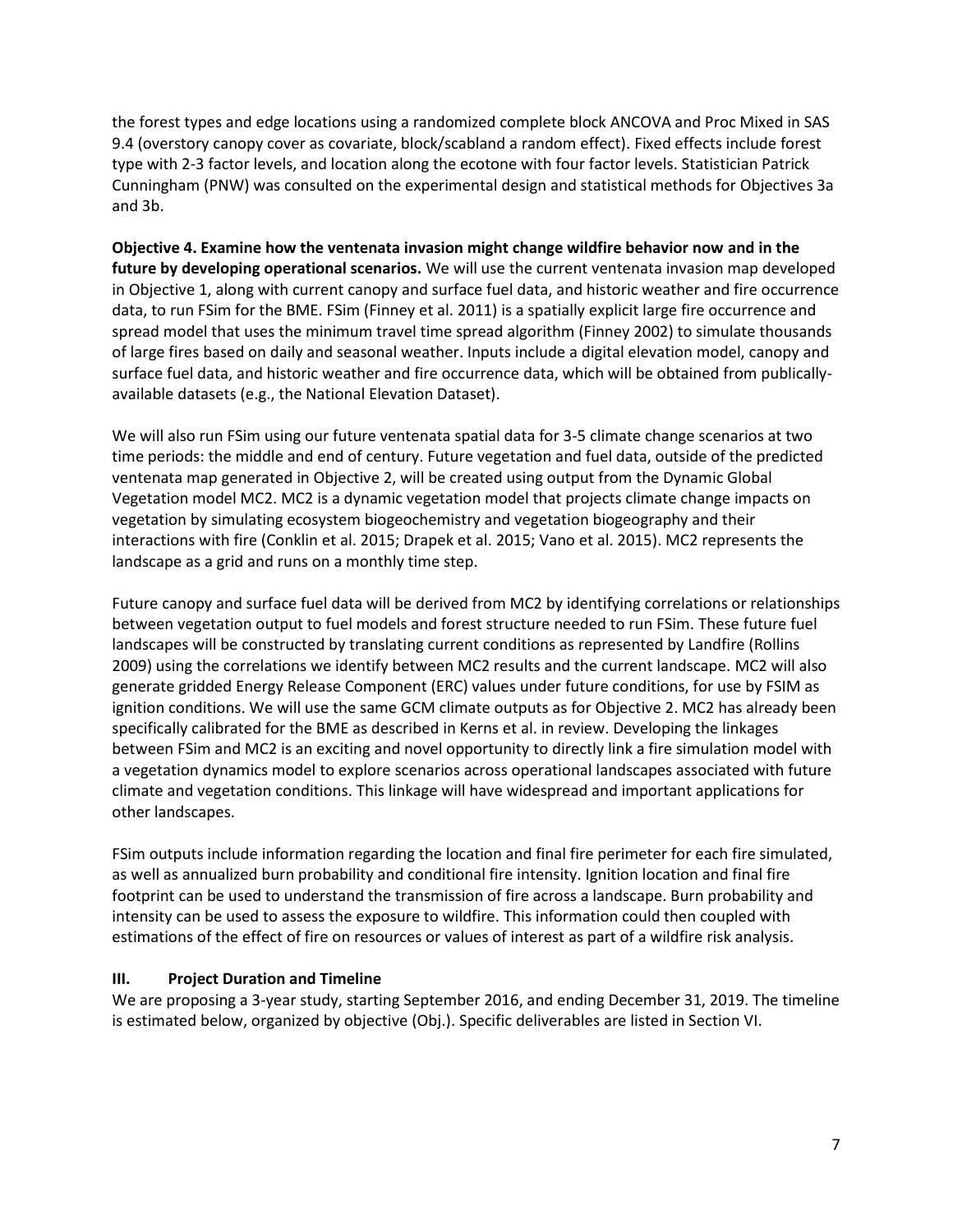| <b>Project Milestone Description</b>                                     | Obj.           | <b>Delivery Dates</b> |
|--------------------------------------------------------------------------|----------------|-----------------------|
| Begin aggregation of field support data for ventenata map (in-kind USFS) | $\mathbf{1}$   | Spring '16            |
| Collect limited field data in areas with little data (in-kind USFS)      |                | Summer                |
| Establish Joint Venture Agreement with OSU (via Krawchuk and Zald)       |                | Fall '16              |
| Continue aggregation of field support data for map                       |                | Late winter '16       |
| Preliminary ventenata map created                                        |                | Spring '17            |
| Collect additional field support data and do map validation work         |                | Summer '17            |
| Final map complete                                                       |                | Fall-Winter '17       |
| Develop current habitat suitability model for ventenata                  |                | Fall - Winter '17     |
| Overlay management/disturbance and conduct assessment                    |                | Fall-Winter '17       |
| Ten year change map complete                                             |                | Spring '18            |
| Create future map using NEX-DCP30 scenarios                              | $\overline{2}$ | Spring '18            |
| Select and onboard OSU MS student                                        | 3              | Fall '17              |
| Scabland data collection                                                 |                | Summer '18            |
| Enter/clean/analyze data                                                 |                | Fall-Winter '17       |
| Thesis defended: Ventenata response to wildfire and scabland dynamics    |                | <b>Fall 2019</b>      |
| Development of integration methods for FSim MC2 linkage                  | $\overline{4}$ | Winter '16            |
| Run MC2 with CMIP5 NEX-DCP30 scenarios                                   |                | Spring '17            |
| Gather spatial layers to run FSim for current conditions                 |                | Spring-Summer '17     |
| Run FSIM for current conditions                                          |                | Fall/Winter '17       |
| Gather spatial layers to FSim for future conditions/crosswalk models     |                | Winter '17-Spring '18 |
| Run FSim for future landscape conditions                                 |                | Fall '18 - Feb. '19   |

# **IV. Project Compliance – NEPA and Other Clearances - NA**

# **V. Research Linkages**

The proposal builds on the following other ongoing current and proposed research.

| <b>Fund Source</b>                                   | <b>Description</b>                                                                                                                                       | <b>Funding</b> | <b>Completion</b><br><b>Date</b>     |
|------------------------------------------------------|----------------------------------------------------------------------------------------------------------------------------------------------------------|----------------|--------------------------------------|
| <b>JFSP</b><br>12-1-01-10                            | Effects of Prescribed Burn Regime and Grazing on<br>Eastern Oregon Ponderosa Pine Vegetation and<br>Fuels: The Season and Interval of Burn Study (Kerns) | \$336,971      | In progress;<br>expires<br>6/30/2016 |
| <b>JFSP</b>                                          | Long-term effects of restoration treatments in a<br>Wyoming big sagebrush community invaded by<br>annual exotic grasses (Kerns)                          | \$35,969       | In review                            |
| PNW and R6                                           | Landscape Models that Incorporate Climate Change<br>(Kerns and Kim)                                                                                      | \$45,000       | 2014<br>(completed)                  |
| RMRS Nat.<br>Fire Plan                               | Understanding the role of fire refugia in promoting<br>ecosystem resilience (Krawchuk).                                                                  | \$486,000      | In review                            |
| <b>WWETAC and</b><br>Eastside<br>Restoration<br>Team | Large fire simulation modeling for the Blue<br>Mountains Forest Resiliency Project (Vaillant)                                                            | Internal - NA  | In progress,<br>est. finish 9/16     |

# **VI. Deliverables and Science Delivery**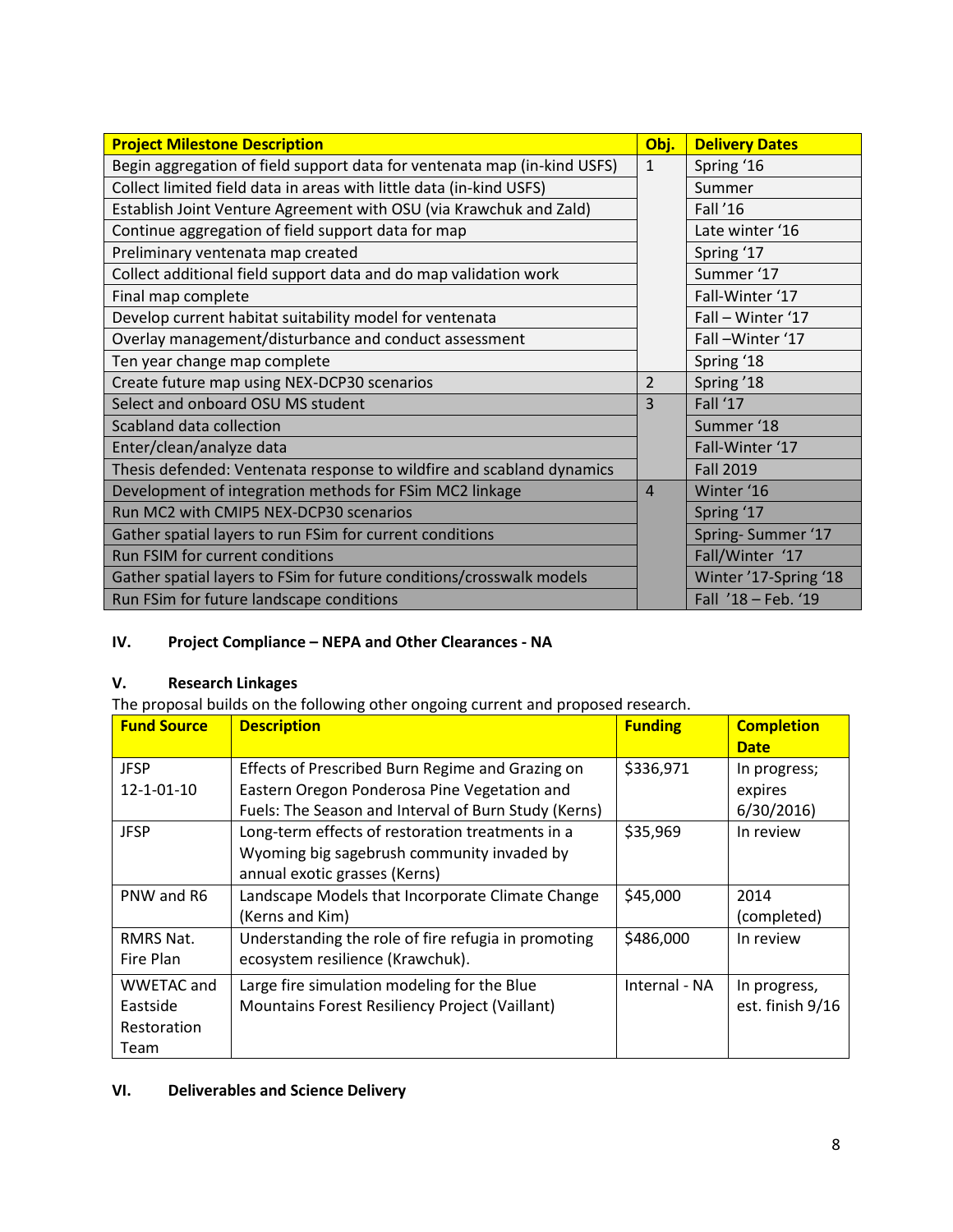Products will target both land managers and research scientists. Results will be presented at ecological, invasive species, fire, and global change conferences. The Ecology and Management of Invasive Plants (EMAPi) conference is targeted because it offers an opportunity to transfer this work to the international community. The fire-grass cycle phenomenon is a global issue. Scientific papers (5-6) will be published. Workshops/field trips with managers are also planned. We will work with the Pacific Northwest Fire Science Consortium to conduct webinars [\(http://www.nwfirescience.org/\)](http://www.nwfirescience.org/) and post papers. Publications targeted to managers (e.g. Science Findings) will also be pursued.

| <b>Deliverable and description</b>                                  | <b>Objective</b> | <b>Date</b>   |
|---------------------------------------------------------------------|------------------|---------------|
| Map of ventenata invasion in the Blue Mountain Ecoregion            | $1 - 2$          | 2017          |
| Map of ventenata potential future invasion in the Blue Mountains    |                  | 2018          |
| Map of ventenata change 2004-2014                                   |                  | 2018          |
| Conference presentation (ventenata maps, EMAPi)                     |                  | 2017          |
| Paper 1: current, future distribution                               |                  | 2018          |
| Paper 2: links to disturbance/management                            |                  | 2018          |
| Workshop w/Managers: Current & Future State of the Invasion         |                  | 2018          |
| PNW Fire consortium Webinar: Current & Future State of the Invasion |                  | 2018          |
| PNW Science Finding: Current & Future State of the Invasion         |                  | 2018          |
| Conference presentation (invasive species, fire focus: ESA)         | 3                | 2018          |
| Paper 3: ventenata dynamics in scablands (possibly 2 papers)        |                  | Late '18/2019 |
| PNW Fire consortium Webinar: ventenata in scablands                 |                  | Late '18/2019 |
| Conference presentation (fire, global change focus: AGU)            | $\overline{A}$   | 2018          |
| Paper 4: Methods for linking MC2 and FSim                           |                  | 2019          |
| Paper 5: Fire behavior with current and future invasion             |                  | 2019          |
| Workshop w/managers: Fire behavior with current and future invasion |                  | 2019          |
| PNW Science Finding: Fire behavior with current and future invasion |                  | 2019          |
| PNW Fire consortium webinar: Implications of ventenata synthesis    | All              | 2019          |
| <b>Final Report to JFSP</b>                                         | All              | 2019          |

#### **VII. Roles of Investigators and Associated Personnel**

| <b>Personnel</b>           | <b>Role</b>  | <b>Responsibility</b>                                  |
|----------------------------|--------------|--------------------------------------------------------|
| Dr. Becky K. Kerns - PNW   | Project PI   | Oversight of study; co-leads research and advises      |
|                            |              | graduate student w/Krawchuk for Objective 3; co-       |
|                            |              | writes all papers                                      |
| Dr. Harold Zald - OSU      | Co-PI        | Assists Kerns with study oversight/logistics; provides |
|                            |              | guidance and co-writes papers 2 and 5                  |
| Dr. Megan Krawchuk - OSU   | Co-PI        | Provides guidance and collaborates on all objectives;  |
|                            |              | co-leads research w/Kerns and advises graduate         |
|                            |              | student for Objective 3 co-writes paper 3              |
| Dr. Nicole Valliant – PNW, | Co-PI        | Co-lead with Kim for research under Objective 4; runs  |
| <b>WWETAC</b>              |              | FSIM; co-writes paper 4; writes/or co-writes paper 5   |
| Dr. John Kim - PNW, WWETAC | Co-PI        | Co-lead with Valliant Objective 4; runs MC2; co-writes |
|                            |              | paper 4; writes/or co-writes paper 5                   |
| Bridgett Naylor - PNW      | Co-PI        | Assists with overall logistics, provides GIS, remote   |
|                            |              | sensing support; provides data from Starkey; manages   |
|                            |              | USFS field crew, assists with data entry and analysis  |
| Master's student - OSU     | Collaborator | Oversees Objective 3 under Kerns/Krawchuk guidance,    |
|                            |              | writes thesis, lead author on paper 3                  |